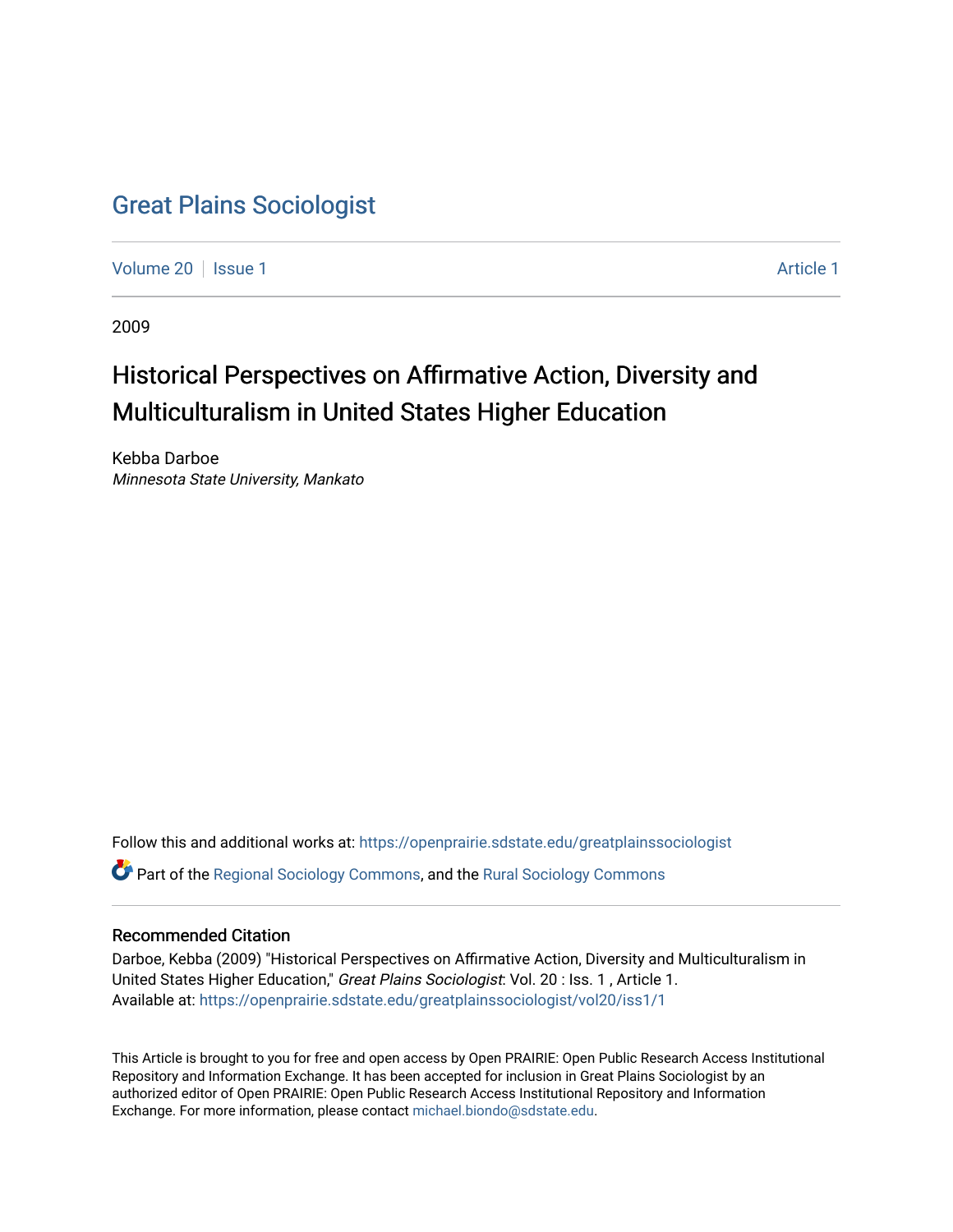

# Historical Perspectives on Affirmative Action, Diversity and Multiculturalism in United States Higher Education

Kebba Darboe<sup>\*</sup>

Abstract This paper examines the historical perspectives on affirmative action, diversity and multiculturalism in United States Higher Education. Affirmative action is a legal program that ensures that qualified and historically underrepresented groups, especially African Americans and women, are given preference in the hiring, promotion, and admission in colleges and universities. By contrast, diversity and multiculturalism are social constructions of reality. Diversity is an inclusion process designed to foster an environment where talents, uniqueness and differences of all people are respected and valued in schools or workplace situations. Multiculturalism is a movement that insists that American society has never been white, but always in fact multiracial and diverse. The changing demographics and the continuing potential for divisiveness will challenge our adaptability and ability to get along with each other. If we can, however, develop diversity and multicultural consciousness in ourselves, we will be much better prepared to meet these challenges and opportunities.

### **INTRODUCTION**

 $\overline{a}$ 

"Effective participation by members of all racial and ethnic groups in the civic life of our Nation is essential if the dream of one Nation, indivisible, is to be realized" (Justice O'Connor, Grutter v. Bollinger 2003:1224). Five years later, Senator Barack Obama is elected as the first African American President of the United States. The preceding quotation spells out the purpose of this paper because it affirms the value of affirmative action, diversity, and multiculturalism in the United States of America. Topics such as affirmative action, diversity and multiculturalism are often flashpoints of social conflict. Affirmative action is a legal program that ensures that

<sup>∗</sup> Kebba Darboe, Associate Professor and Interim Chair, Department of Ethnic Studies, Minnesota State University, 109 Morris Hall, Mankato, MN 56001; e-mail: kebba.darboe@mnsu.edu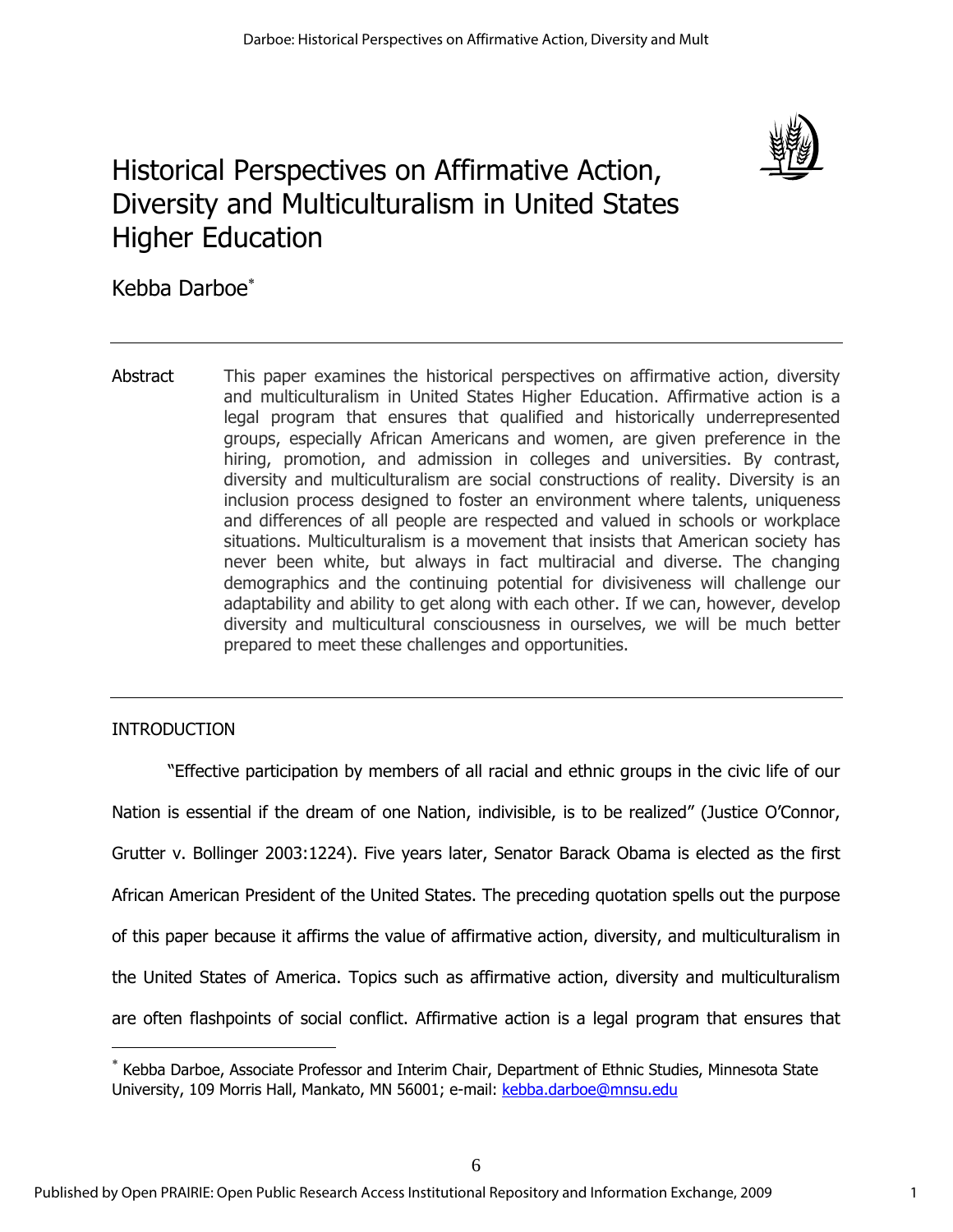qualified and historically underrepresented groups, especially African Americans and women are given preference in the hiring, promotion and admission in colleges and universities.

By contrast, diversity and multiculturalism are social constructions of reality with multiple elastic definitions. Diversity is an inclusion process designed to foster an environment where talents, uniqueness and differences of all people are respected and valued in schools or workplace situations. Multiculturalism is a movement that insists that American society has never been white, but always in fact multiracial and diverse.

A diversified workforce is built on three principles: affirmative action, equal employment opportunity, and diversity. Therefore, for higher education the most profound challenges are that of student admission to and retention in selective colleges and universities at undergraduate, graduate, and professional programs and achieving racial equality.

#### HISTORICAL BACKGROUND

The United States of America has historically been a nation of immigrants.

Since the 20th century, however, the population is becoming increasingly diverse not only in racial/ethnic composition but also in language, culture, and religion. From the establishment of the land grant colleges in the 1860s to the Serviceman's Readjustment Act or G.I. Bill of Rights in 1944 World War II to the Higher Education Act of 1965, United States public colleges and universities have embraced the idea that in educating college students for the world, it is necessary to bring people together from diverse backgrounds. It is also important for establishing a multicultural society in which new generations learn to overcome the prejudices they absorbed as children, while appreciating the unique talents that their peers bring to the classroom. By the year 2000, five out of six people in the job market will be people of color, female and immigrant (Johnson and Packer 1987). It is documented that by the year 2050, no racial or ethnic group will constitute a majority (American Psychological Association 1999). If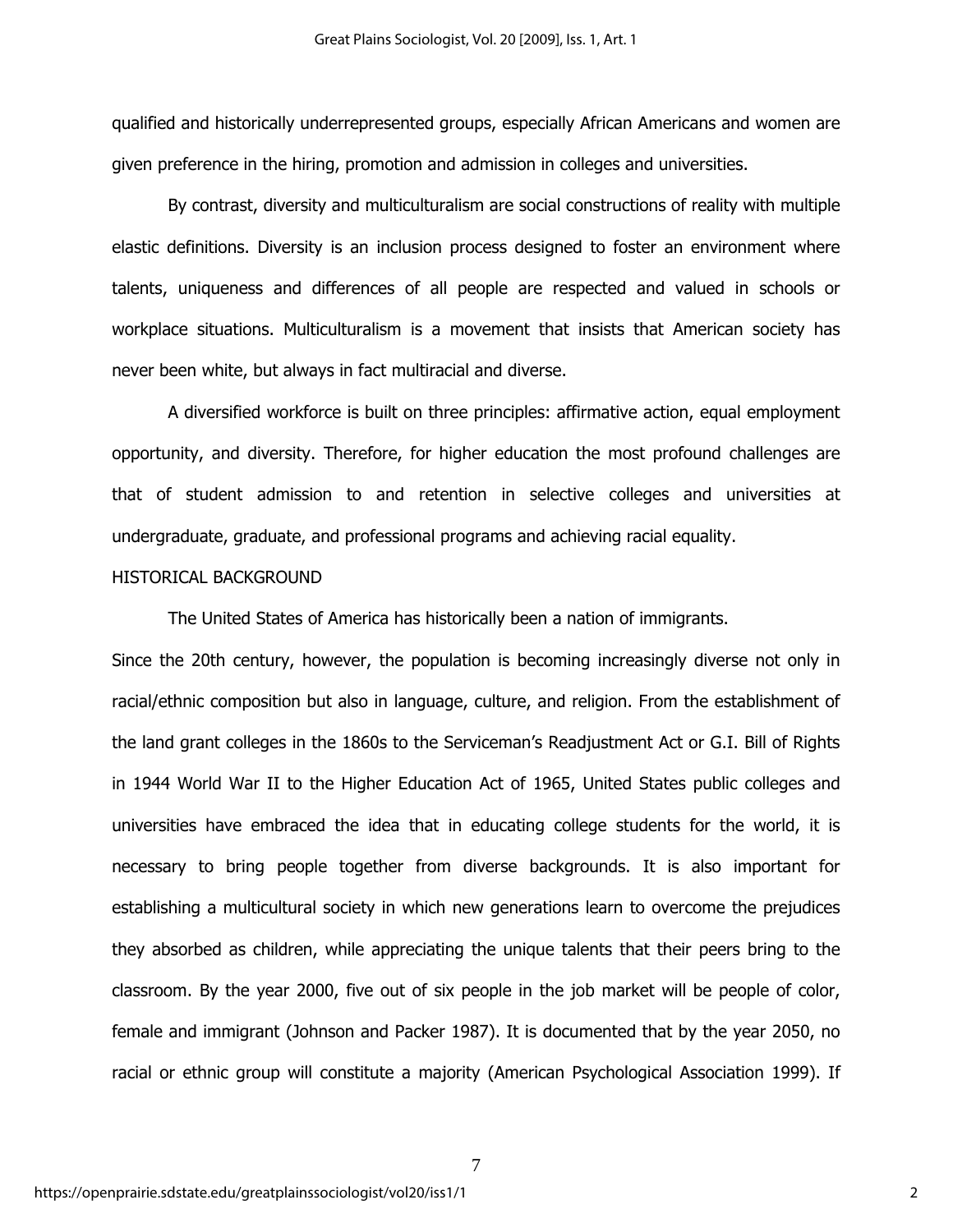employers continue giving the most and best jobs for white males, the talents of a majority of the labor force will go untapped and our society will squander the vast human resources it possesses. As the world's most racially and ethnically diverse nation, and a nation founded on constitutional principles of freedom and equality, the United States is ideally positioned to advance if only it can overcome the scourge of discrimination. Affirmative action, diversity, and multiculturalists policies are indispensable in that effort.

#### AFFIRMATIVE ACTION

During much of U.S. history, a combination of slavery, segregation, and voting restrictions have been used to exclude racial minorities especially African Americans from access to equal economic, political and educational opportunities. Consequently, the conceptual recognition of the need to take affirmative or positive legal action to redress discrimination's impact has been around since the Civil War. Originally, civil rights programs were enacted during the Reconstruction period from 1865 to 1877 to help African Americans become full citizens of the United States. For instance, the Thirteenth Amendment to the Constitution, ratified in 1865, made slavery illegal; the Fourteenth Amendment, ratified in 1866, guarantees equal protection under the law and granted citizenship to African Americans; and the Fifteenth Amendment, ratified in 1870, forbids racial discrimination in access to voting (Sullivan 2005). The 1866 Civil Rights Act guarantees every citizen the same right as is enjoyed by white citizens.

These gains, however, were stripped away by the Jim Crow era, epitomized by the Plessy v. Fergusson case to reinforce segregation laws. In the 1896 Plessy case, the Supreme Court upheld a "separate but equal" doctrine that proved to be anything but equal for African Americans. The decision marked the end of the post-Civil War reconstruction era as Jim Crow laws characterized by racial segregation spread across the South. In the 1950 case, Sweatt v.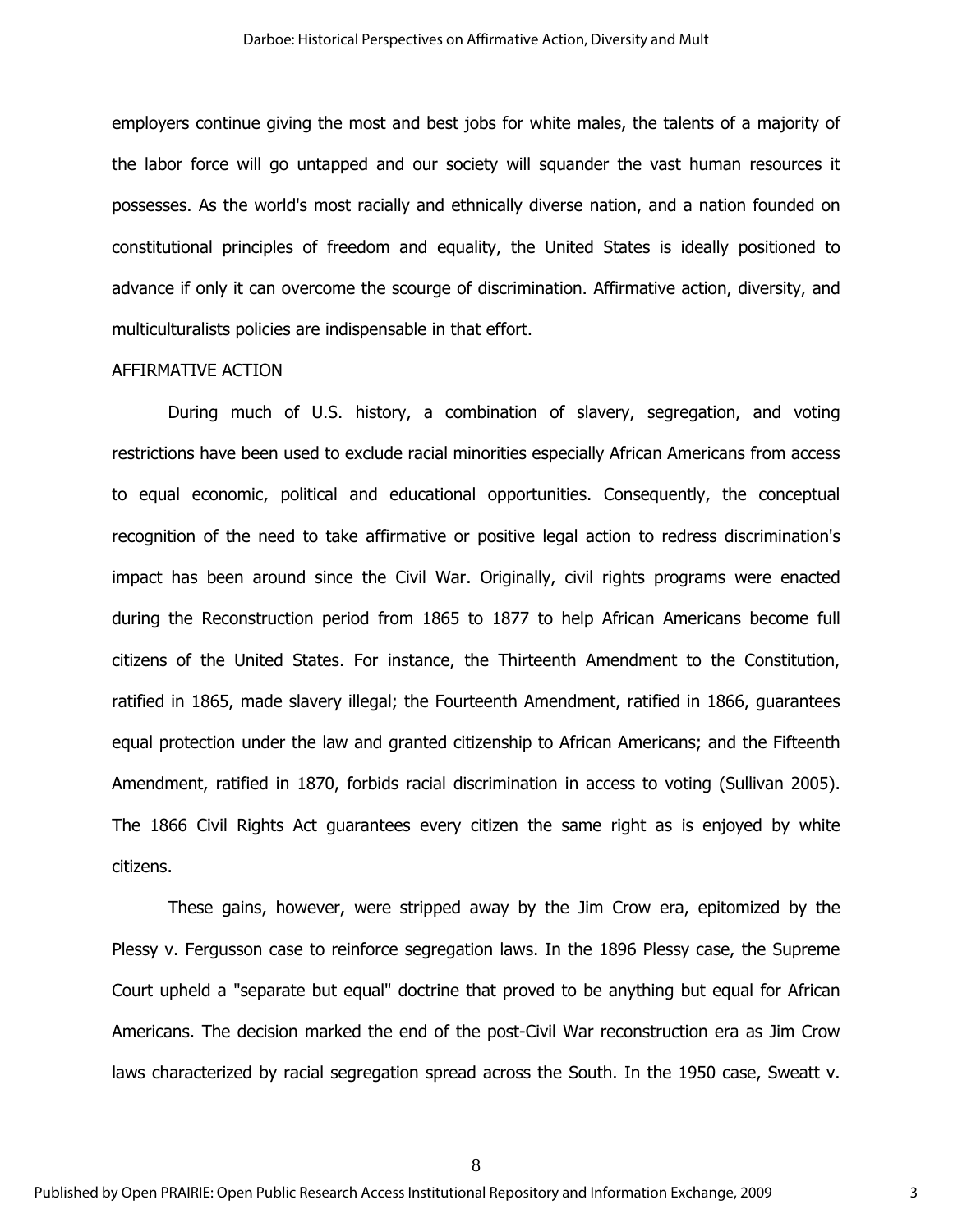Painter, the "separate but equal" doctrine of racial segregation established by the 1896 Plessy case was successfully challenged. Heman Sweatt, a black man, was denied admission to the University of Texas, School of Law on the grounds that the Texas State Constitution outlawed integrated education. The U.S. Supreme Court reversed the lower court's decision, arguing that separate schools failed to measure up because of quantitative differences in facilities between white and black law schools. The justices contended that access to legal education and profession must be inclusive of talented and qualified individuals of every race and ethnicity so that they can succeed in America (Grutter v. Bollinger 2003). It was, however, the 1954 Supreme Court decision in Brown v. Board of Education that finally overturned Plessy v. Ferguson. The victory in the Brown case contributed immensely to the civil rights movement because it ended legal segregation and motivated African Americans to fight for justice from the courts (Dierenfield 2008).

The concept of affirmative action was reborn on June 25, 1941, when President Franklin Roosevelt signed Executive Order 8802, which outlawed segregationist hiring policies by defense-related industries that held federal contracts. Roosevelt's signing of this order was a direct result of efforts by black trade union leader, A. Philip Randolph. During 1953 President Harry S. Truman's Committee on Government Contract Compliance urged the Bureau of Employment Security to affirmatively implement the policy of nondiscrimination.

Successive Presidents, under pressure from the African American community and civil rights advocates, continued the effort to increase minority employment opportunities and end job discrimination. President Kennedy used the term "affirmative action" in a 1961 civil rights speech, and issued Executive Order 10925, requiring not only that federal contractors pledge non-discrimination but that they "take affirmative action to ensure" equal opportunity (Schaefer 2008). The actual phrase "affirmative action" was first used in President Lyndon Johnson's 1965

9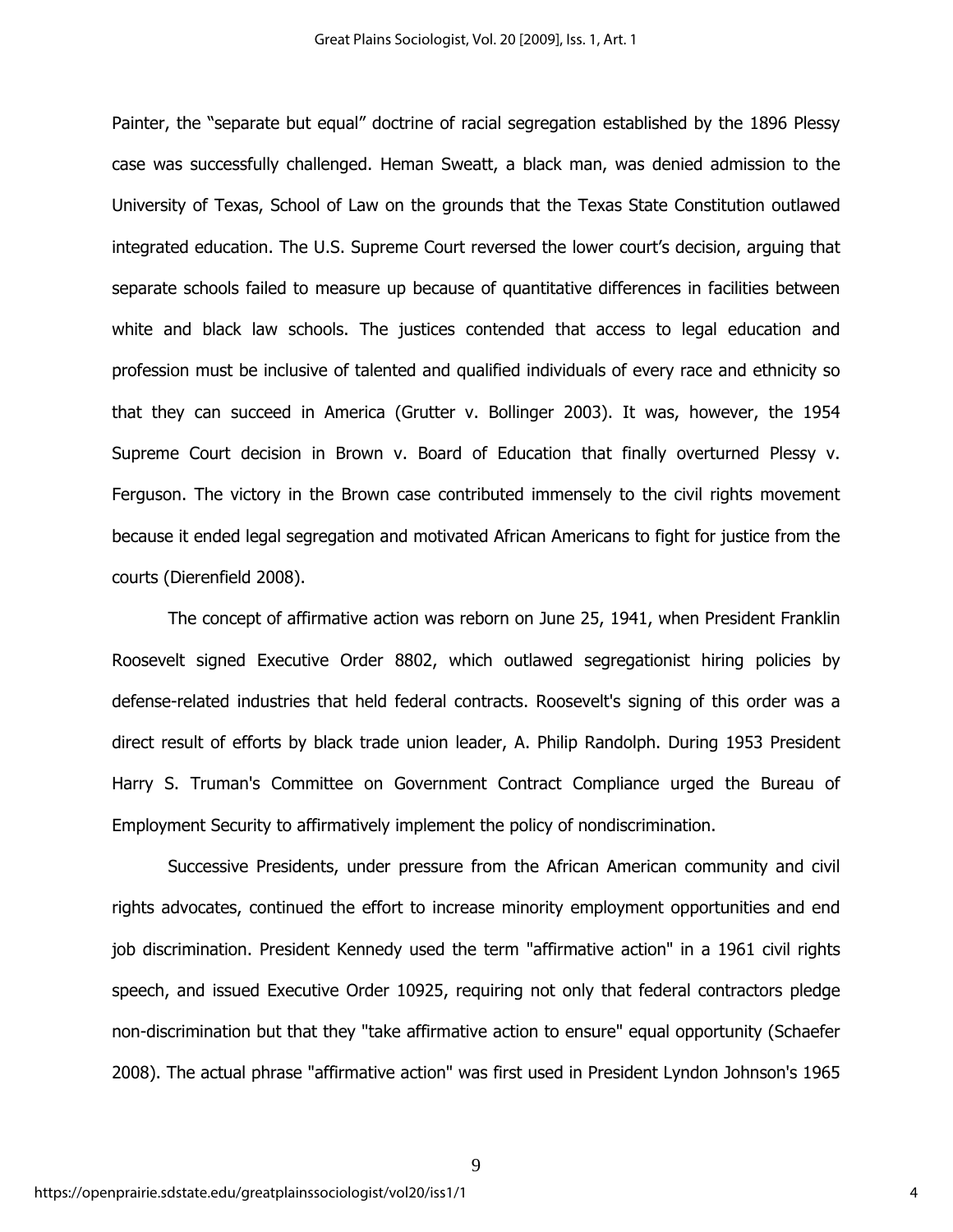Executive Order 11246, which requires federal contractors to "take affirmative action to ensure that applicants are employed, and that employees are treated during employment, without regard to their race, creed, color, or national origin." In 1967, Johnson expanded the Executive Order to include women. Other equal protection laws passed to make discrimination illegal were the 1964 Civil Rights Act, Title II and VII of which forbid racial discrimination in "public accommodations" and race and sex discrimination in employment, respectively; and the 1965 Voting Rights Act was passed by U.S. Congress, and it outlawed literacy tests and intimidation of blacks at the polls and enforced the Fifteen Amendment (Dierenfield 2008). Additionally, the Selma to Montgomery (Alabama) march in 1965 led by Martin Luther King Jr. pressured U.S. Congress to pass the 1965 Voting Rights Act. The Civil Rights Act of 1964, which prohibited discrimination in public accommodations and employment, was the first modern legislation to address these barriers. A section of the act known as Title VII, which specifically banned discrimination in employment, laid the groundwork for the subsequent development of affirmative action. The Equal Employment Opportunity Commission, created by the Civil Rights Act of 1964, and the Office of Federal Contract Compliance became important enforcement agencies for affirmative action. In 1962, James Farmer, founder of the Congress of Racial Equality, held a meeting with then vice president Lyndon B. Johnson. Farmer proposed "a policy of 'compensatory preferential treatment' similar to that used with veterans," this should be put in place in order to advance the equality of the black race (Farmer 1985:222). In 1965, Johnson (now president) renamed 'compensatory preferential treatment' "affirmative action" in a famous speech at Howard University. In a 1965 commencement address at Howard University, President Lyndon Johnson articulated the general philosophy of affirmative action: "Freedom is not enough. You do not take a person, who for years, has been hobbled by chains and liberate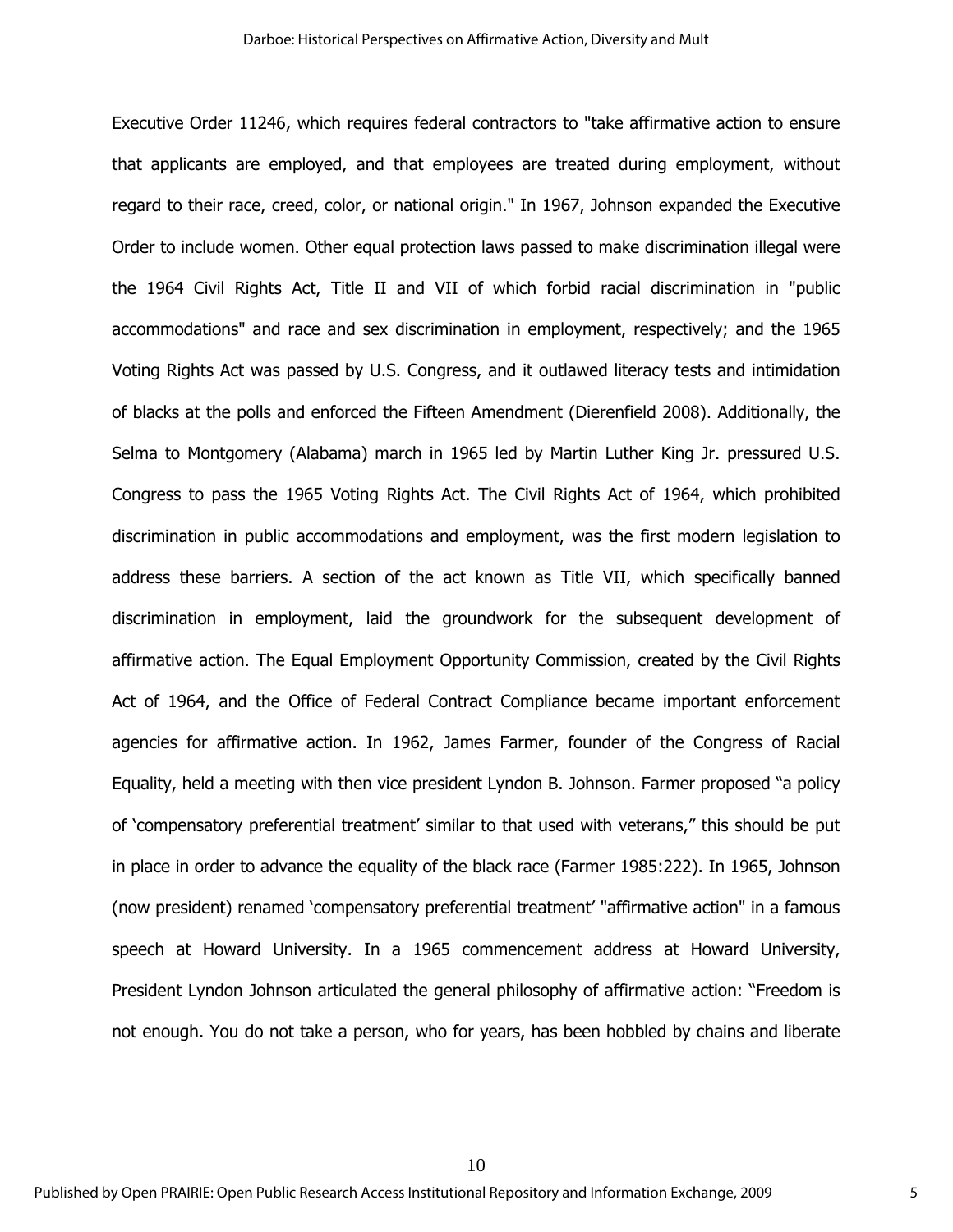him, bring him up to the starting line of a race and then say 'you are free to compete with all the others' and still…believe that you are being completely fair" (Eisaguirre 1999:7).

President Richard Nixon was the first to implement federal policies designed to guarantee minority hiring. Responding to continuing racial inequalities in the workforce, in 1969 the Nixon administration developed the Philadelphia Plan, requiring that contractors on federally assisted projects set specific goals for hiring minorities. Federal courts upheld this plan in 1970 and 1971.

#### Affirmative Action: Legal Challenges

The moral case for affirmative action rests on the bitter legacy of African slavery, and the violent dispossession of Native Americans. Yet the descendants of slaves and Native Americans constitute a shrinking share of affirmative action's beneficiaries. Today, educated white women are the major beneficiaries.

In his breakthrough article "From Affirmative Action to Affirming Diversity," Roosevelt Thomas (1990) argued that affirmative action gets the new fuel into the tank, the new people through the front door, but something else will have to get them into the driver's seat. Affirmative action involves voluntary and mandatory efforts by federal, state and local governments, private employers and schools to fight institutional discrimination and foster fair hiring and advancement of qualified individuals. The plan does not mandate "preferences" or "quotas." Much of the opposition, however, to affirmative action is framed on the grounds of so-called "reverse" discrimination, preferences and quotas, which reduce public support. According to Orfield (2001) the only legal way to have quotas today is to prove a constitutional violation. Conversely, when the public is provided with fair and accurate definition and benefits then support increases. However, in 1995, a *Wall Street Journal*/NBC News poll discovered that "two out of three Americans oppose affirmative action" (Guernsey 1997:13).

11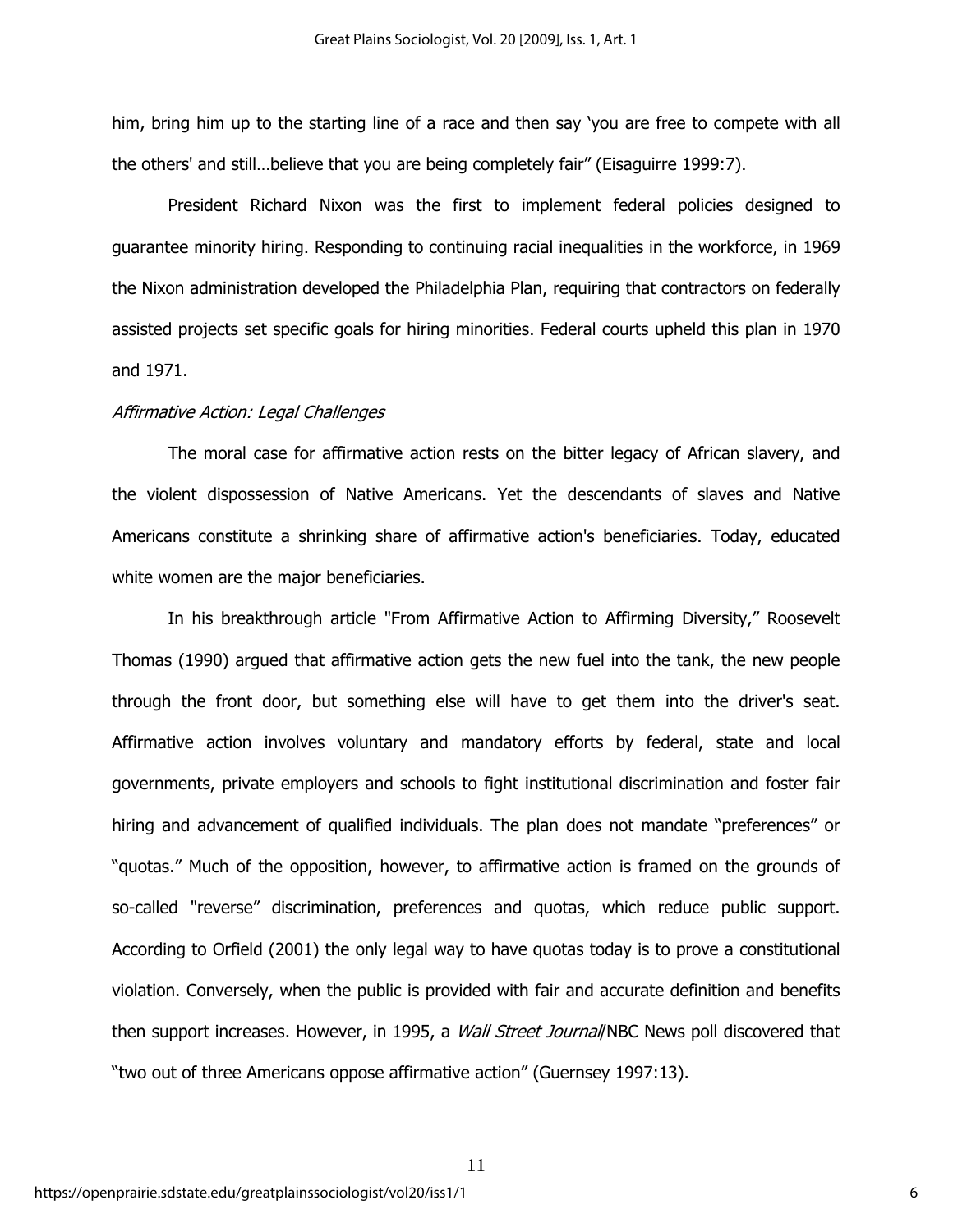Meritocratic ideals are deeply embedded in the minds of Americans. A meritocracy is a social system in which individual talent and achievement, rather than ascribed characteristics, determine an individual's position in the social hierarchy. Therefore, for equality of opportunity to exist competition must be fair and free of bias. In essence, the affirmative action debate is laced in the contradiction between the ideals of capitalism and democracy, which represent the tension between liberty and equity (Marger 2008). Liberty is the freedom to pursue one's selfinterests as one wish; and equity is the distribution of society's scarce resources in a just manner.

By the late 1970s, however, flaws in the policy began to show up amid its good intention of racial equality. Reverse discrimination became an issue, epitomized by the famous Bakke case in 1978. Allan Bakke, a white male, had been rejected two years in a row by a medical school that had accepted less qualified minority applicants. "Preferential treatment" and "quotas," which create reverse discrimination, became expressions of contempt. Liberals countered that "the land of opportunity" was a very different place for the European immigrants who landed on its shores than it was for those who arrived in the chains of slavery (Brunner 2009).

Subsequently, a number of hotly debated cases on affirmative action have reached the lower courts and the U.S. Supreme Court. In 1978, Regents of the University of California v. Bakke was the first case to challenge affirmative action on the grounds of reverse discrimination. In the Bakke case, the Court confronted a racial quota employed by the University of California Davis Medical School. Under the plan, 16 out of 100 seats in each entering class at the school were reserved exclusively for certain minority groups. A central purpose of the Fourteenth Amendment to further the national goal of equal opportunity for all our citizens was violated. In a 5-4 ruling, the U.S. Supreme Court found the University of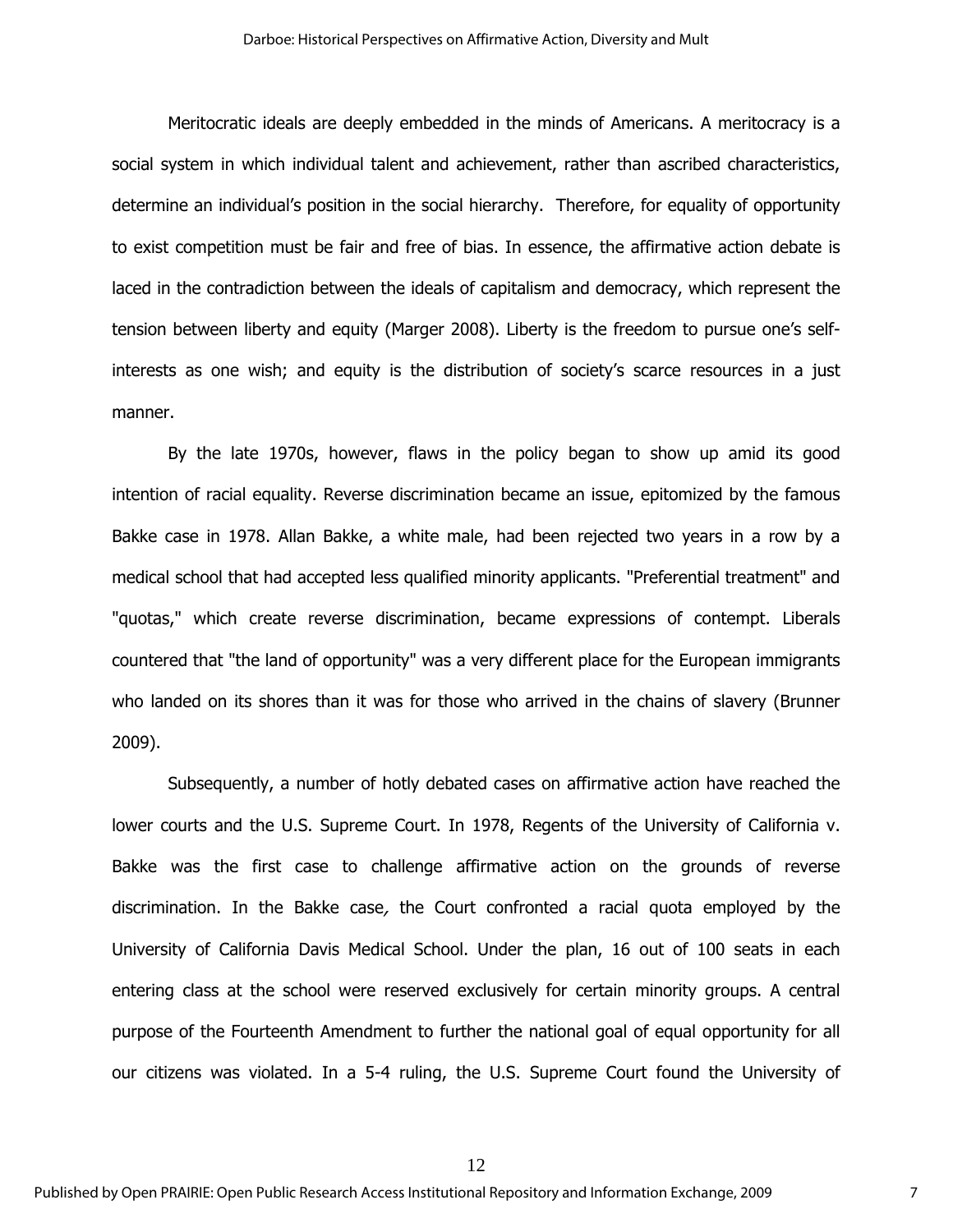California Davis Medical School's specific admissions policy unlawful. Justice Powell, however, held that a properly devised policy could constitutionally consider race as one of many factors in admissions. His reasoning has since become widely known as the "diversity rationale." In addition to explaining the theoretical legal basis for diversity as a compelling state interest, he also expanded on the compelling educational interest by stating that the First Amendment allows a university the freedom to make its own judgments as to education, which includes the selection of its student body. He argued that the attainment of a diverse student body broadens the range of viewpoints collectively held by those students. The Bakke case became the doctrine of judicial precedence (stare decisis). Justice Powell concluded that for the governmental interest in remedying past discrimination to be triggered "judicial, legislative, or administrative findings of constitutional or statutory violations" must be made. Only then does the government have a compelling interest in favoring one race over another.

In the 1980s and 1990s, conservative justices appointed to the Supreme Court by Republican Presidents Ronald Reagan and George H. Bush attempted to limit the scope of affirmative action. Similarly, President Bill Clinton argued that a shift toward the center is necessary for a progressive vision to politically survive in this global economy (Stiglitz 2002). Consequently, the new liberalism in the 1990s that attempted to mend affirmative action is similar to the old conservatism. In this connection, in the 1989 case**,** City of Richmond v. Croson Company, the U.S. Supreme Court ruled that a thirty percent set-aside program for minority contractors was unconstitutional because it violated the Fourteenth Amendment's equal protection clause. The Court for the first time adopted strict scrutiny, the purpose of which is to "smoke out" illegitimate uses of race. In judicial parlance, applying strict scrutiny means that, in order to uphold a race-based government decision, a court must answer yes to two questions: First, does the challenged policy serve a "compelling" interest? Second, is the policy strictly

13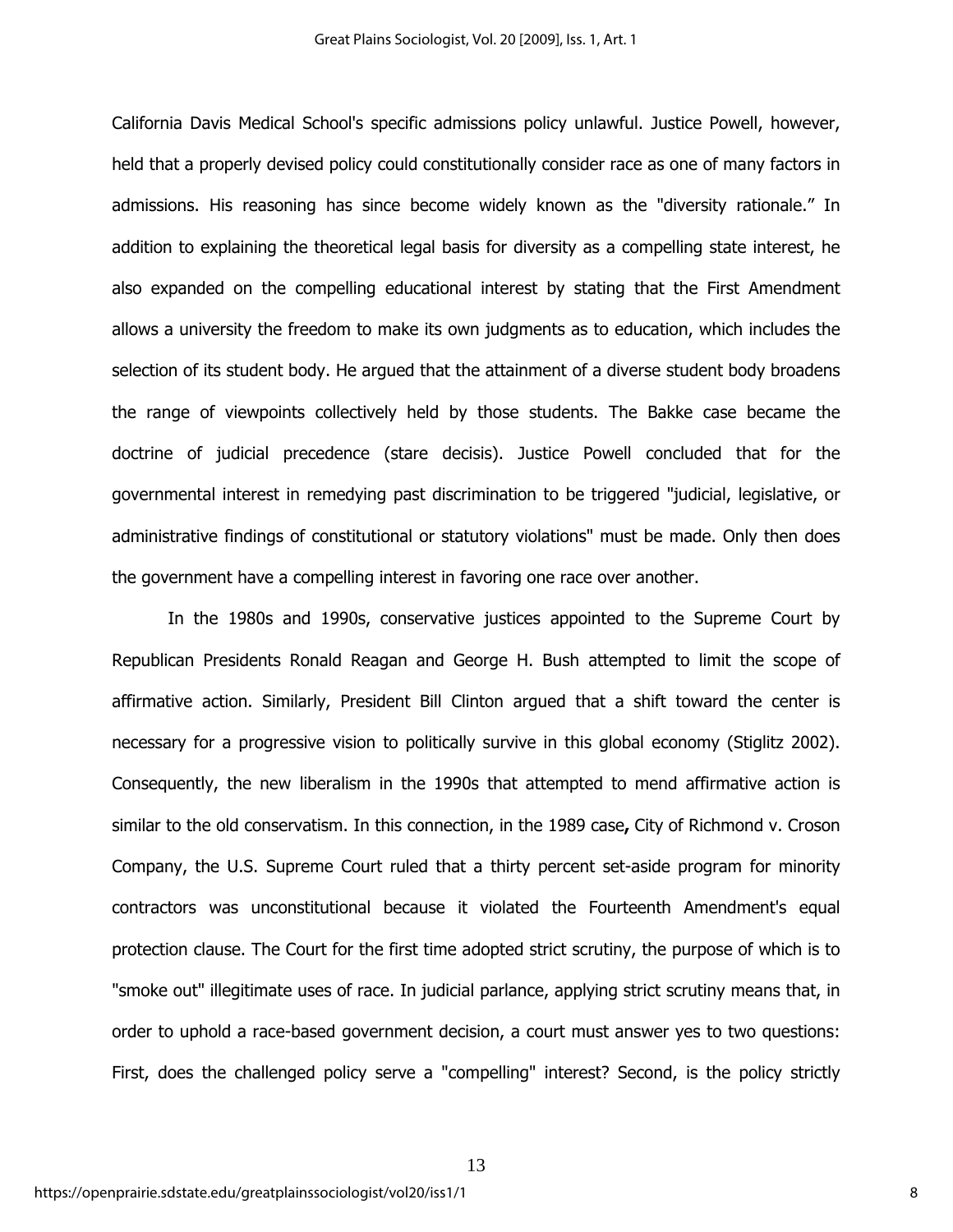necessary to achieving that interest? Further, Justice O'Connor stated that strict scrutiny must be applied to all governmental classification by race. Even though the Croson case is not related to higher education the decision affects all affirmative action cases. In another case in 1996, Texas v. Hopwood, the U.S. Supreme Court upheld the lower court's decision that race could not be used in college admission. The Fifth Circuit had dismissed Justice Powell's opinion in Bakke, ruling that a university's interest in a diverse student body was never compelling, and that race could no longer be used as one among several factors in admissions decisions in Texas, Louisiana, and Mississippi.

Twenty-five years after Bakke, in a closely watched decision on affirmative action, the Supreme Court reaffirmed that universities may take race into consideration as one factor among many when selecting incoming students. Since 2000, the lower courts and the U.S. Supreme Court brought mixed results in affirmative action cases. In order to achieve student body diversity, the University of Michigan used a point system and race as one factor in admitting students. Two 2003 lawsuits challenged the use of race and ethnicity at the university: Gratz v. Bollinger, and Grutter v. Bollinger. The petitioners, both white, female students, felt that their rejections violated the Equal Protection Clause of the 14<sup>th</sup> Amendment and Title VI of the Civil Rights Act of 1964.

Applying the logic of Regents of University of California v. Bakke (1978), the Supreme Court, in a 5-4 decision in the Grutter v. Bollinger case**,** upheld that the University of Michigan's Law School's affirmative action program was constitutional because its promotion of "student diversity" was sufficiently "compelling," and its case-by-case admissions process was "narrowly tailored" enough, to withstand strict scrutiny. However, in the second case, Gratz v. Bollinger, the Supreme Court, in a 6-3 decision written by Chief Justice William Rehnquist, ruled that the University of Michigan's undergraduate admissions program was unconstitutional because it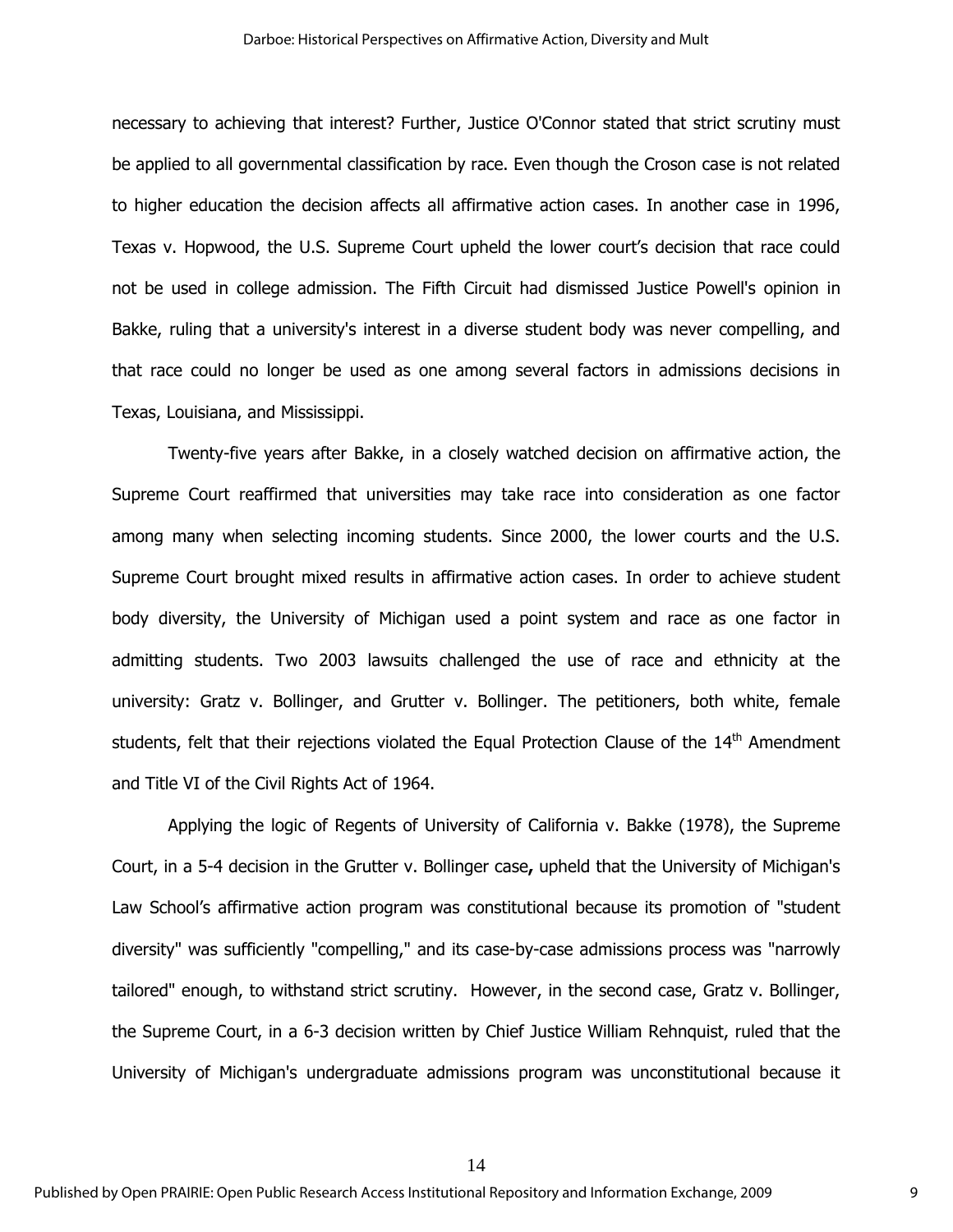violated the Equal Protection Clause by automatically awarding twenty points based on an applicant's race. Justice O'Connor expected that twenty-five years from date of the Grutter decision, the use of racial preferences will no longer be necessary to further the interest approved today, because social progress will render race conscious plans obsolete (Grutter v. Bollinger 2003). The preceding statement regarding timeline is the most controversial aspect of the Grutter case. For instance, Justice Scalia's dissenting opinion stated that only legislatures, not courts, can generally impose time limits on governmental programs because these decisions allocate societal resources therefore, the two cases will only exacerbate the legal challenges to affirmative action. Similarly, in a dissenting opinion, Justice Thomas noted that the Constitution will outlaw race preferences in twenty-five years because it does so today. Additionally, he repeated Frederick Douglass's words that blacks can achieve in every avenue of American life without the interference of university administrators. However, the 25-year time line is consistent with Justice Stevens's observation that affirmative action should be temporary and not become an entitlement (Bakke 1978). Together, Gratz and Grutter affirmed and refined the Supreme Court's position on affirmative action a quarter century after its initial decision in Regents of University of California v. Bakke (1978). The Court made clear that affirmative action programs are only constitutional if they consider race as one factor in an individualized evaluation, and only to achieve the goal of "class diversity."

Anderson (2002) argued that an integration rationale is superior to the diversity rationale in justifying what is the "compelling state interest." Current affirmative action debates have lost sight of the ideal of integration as a compelling moral and political goal. Unless disadvantaged racial groups are integrated into mainstream social institutions, they will continue to suffer from segregation and discrimination. Therefore, the "integration" rationale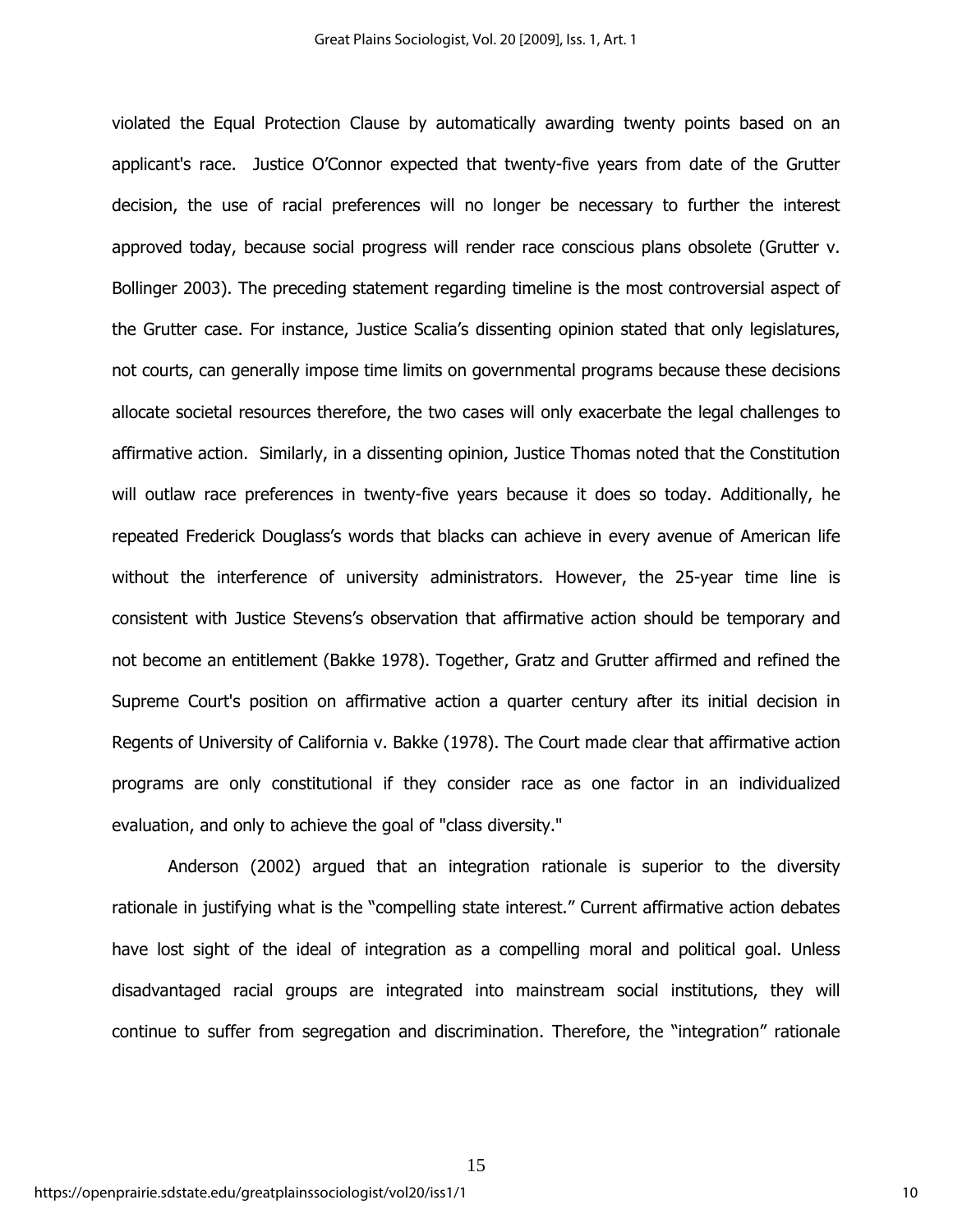seems much more aligned with the actual practice of university affirmative action than the diversity rationale.

#### State Initiatives Challenge Affirmative Action

Ward Connerly (2002) of the American Civil Rights Institute is one of the notable opponents of affirmative action. He has promoted and won a series of ballot initiatives in the states of California, Washington and Michigan. In 1996, Proposition 209 amended the California Constitution by banning affirmative action in higher education admissions, as well as public employment and contracting. In 1998, Washington State passed Initiative-200, which also banned the use of affirmative action policies in higher education admissions, public employment, and contracting. The Michigan Civil Rights Initiative or Proposal 2 passed in 2006, and bans all affirmative action programs in the operation of public employment, education, or contracting.

In addition to propositions, some states introduced new options to replace affirmative action that President George W. Bush favors. For example, California adopted a plan that promises a state-university spot for the "top 4 percent" of students from every high school including the most disadvantaged. Texas uses a plan that admits to state universities highschool students in the "top 10 percent" of their graduating class. In Florida, since 2000, Gov. Jeb Bush implemented an executive order eliminating the use of race and gender in government employment, contracting, and higher education admissions decisions. Florida adopted a plan that admits to state universities high-school graduates in the "top 20 percent" of their class (Fineman and Lipper 2003:35).

Arguably, affirmative action has diversified U.S. higher education. Many colleges and universities began implementing it in the late 1960s and early 1970s with dramatic results. In the period from 1976 to 1993, the number of African Americans attending college rose by 37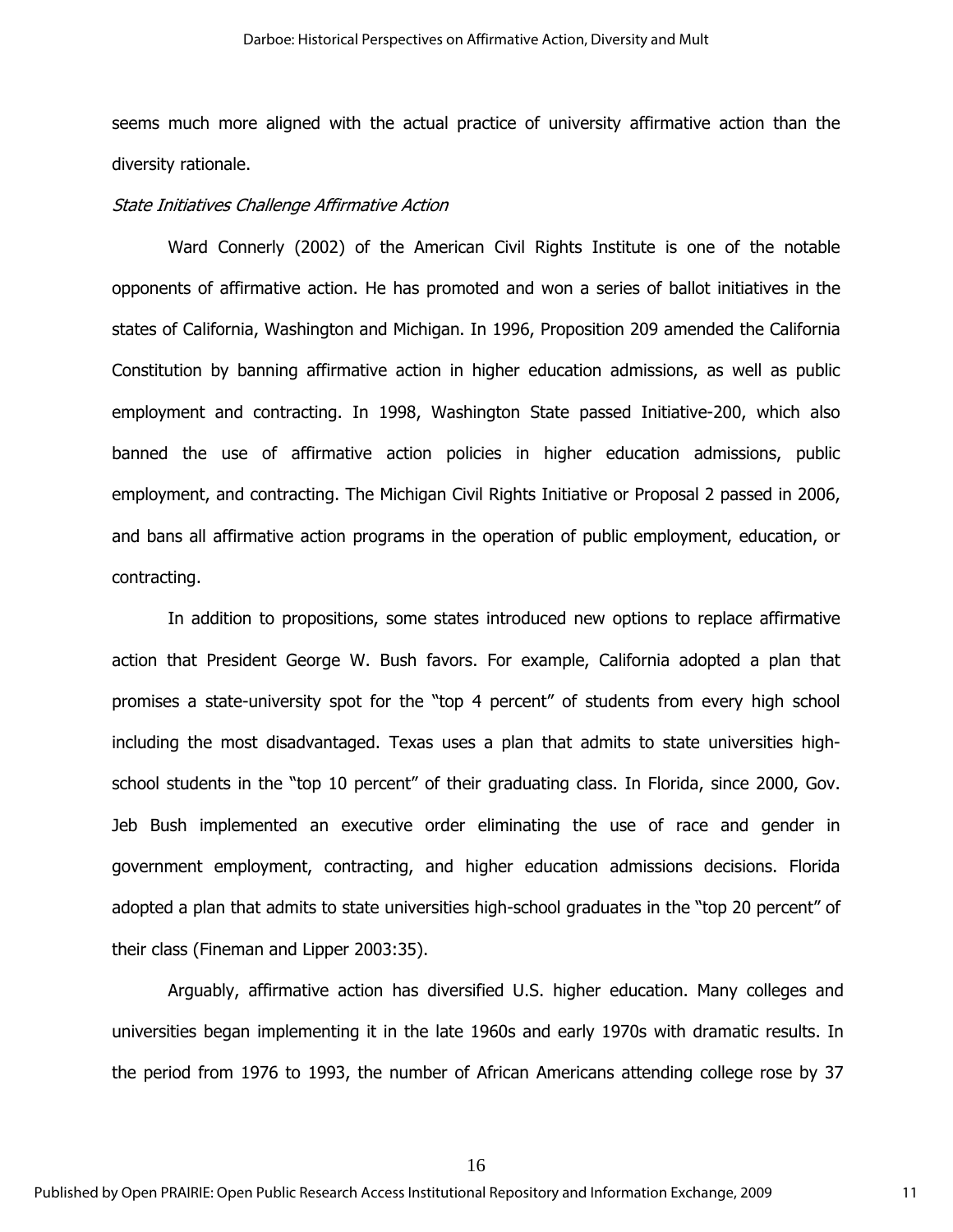percent, Hispanics by 160 percent, Asian Americans by 274 percent, and American Indians by 62 percent (American Psychological Association 1999:2). Therefore, the recent challenges, such as legal and state initiatives in California, Washington State, Texas and other parts of the country, threaten to reverse these gains.

Patterson (1998) contends that African Americans have made social gains in education, income, and middle class status and dominate popular culture. Much of racism's cruel legacy affects older blacks who have low education and income levels and grew up during the Jim Crow era. Their economic disadvantages pull down the averages, obscuring the gains of their far better-educated children and grandchildren. The social problem in America is poverty not race. Consistent with Patterson's observation, President Obama has indicated his support for affirmative action policies that take account of economic circumstances, but he has never stated that race-conscious equal opportunity programs be discontinued. In this connection, Obama's position is consistent with that of Martin Luther King, Jr. (Shuford 2009).

Bowen and Bok's (1998) study provided compelling data of 45, 000 students who entered 28 selective colleges in fall 1976 or 1989, regarding the importance of affirmative action programs and diversity. Their findings revealed that race-sensitive admissions policies have achieved institutional goals of providing promising careers for African American students and promoting positive interactions among races on campus. To date, it is the most comprehensive study that supports affirmative action programs.

#### **DIVERSITY**

Beginning in the 1960s, diversity was used to describe students from historically underrepresented ethnic groups, most of whom were the first in their families to attend college. Subsequently, diversity was applied not only to the student body of an institution, but also to the faculty, administration and board of trustees. The impact and meaning of diversity,

17

https://openprairie.sdstate.edu/greatplainssociologist/vol20/iss1/1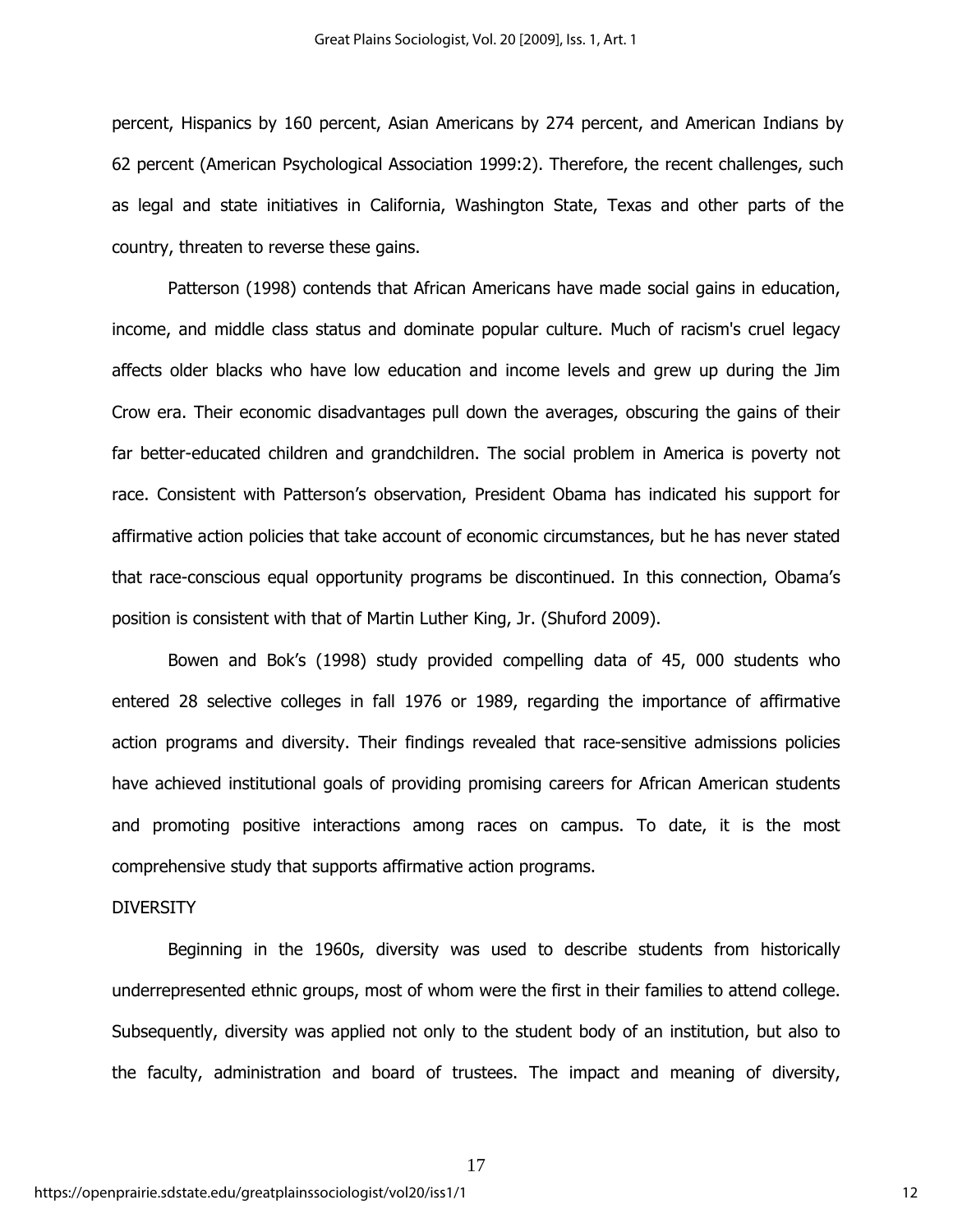however, were still focused upon numerical ethnic profiles and had not reached issues of student life, curriculum or pedagogy. In many ways, the historical vestiges of segregated schools and colleges continue to affect the climate for racial/ethnic diversity on college campuses. The best examples are resistance to desegregation in specific campus settings and the maintenance of old campus policies at predominantly White institutions such as University of Mississippi that best serve a homogeneous population. Attitudes and behaviors embedded in the culture of a historically segregated environment prevent interaction across race and ethnicity (Duster 1992).

In higher education, there are three main types of diversity:

- 1. Structural diversity of an institution refers primarily to the racial and ethnic composition of the student body. Increasing the numerical representation of various racial/ethnic and gender groups is the first essential step in the process of creating a diverse learning environment (Hurtado et al. 1998).
- 2. Classroom diversity is the incorporation of knowledge about diverse groups into the curriculum that colleges and universities present to this more diverse array of students. This has largely been the result of the recruitment of more faculties who include content and research on different groups in college coursework (Chang 2000). Other examples of curricular change are the development of ethnic studies and women's studies programs, co-curricular academic support programs, and multicultural programming.
- 3. Equally important is informal interactional diversity, the opportunity to interact with students from diverse backgrounds in the broad, campus environment. College often provides the first opportunity for students to get to know others from varied racial and ethnic backgrounds. It is interaction with a student's peer group that becomes one of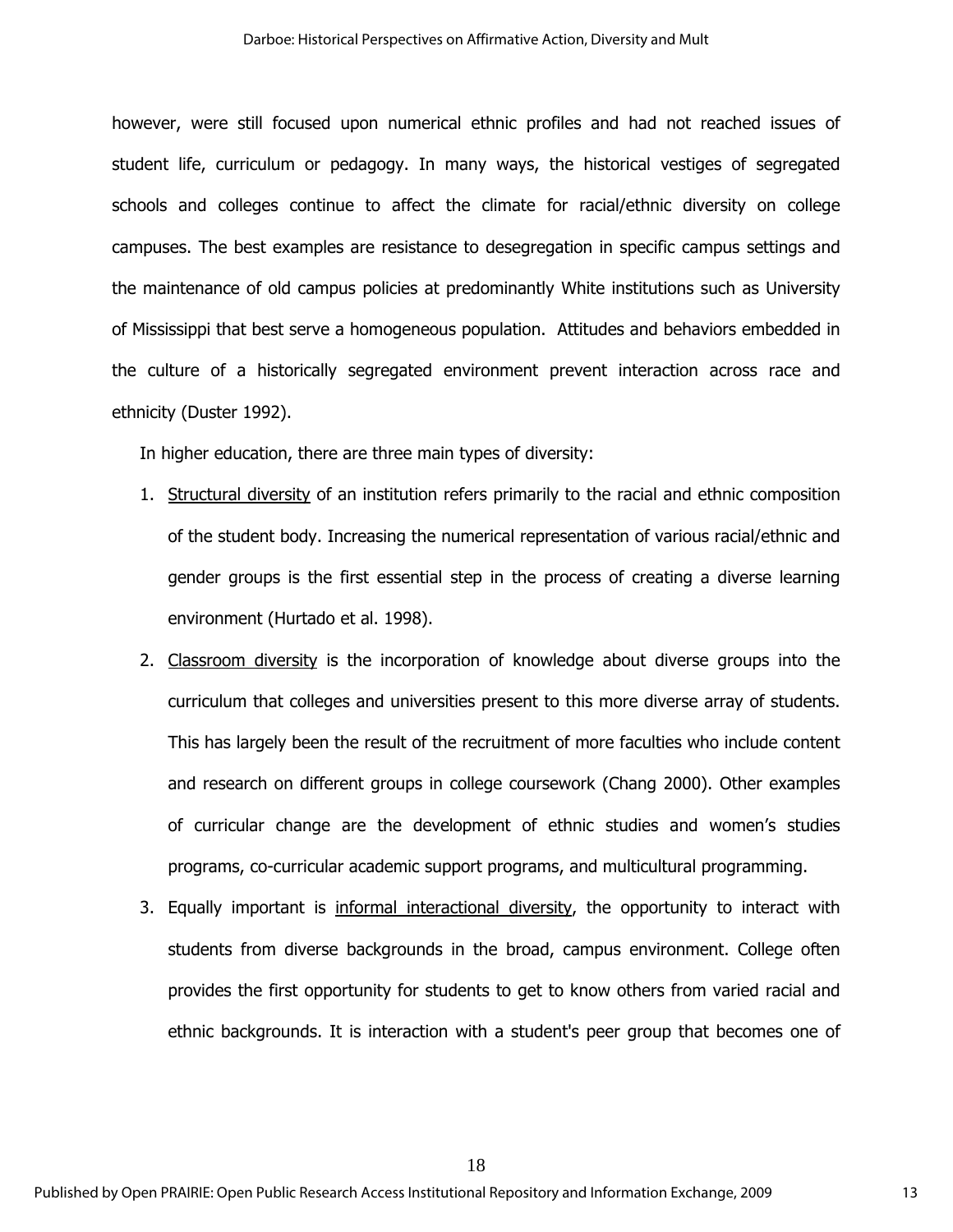the most influential aspects of the college experience (Astin 1993), and most college alumni agree that their affiliations with peers made their education memorable.

Classroom and informal diversity are part of an interconnected diversity experience that structural diversity fosters, and both are critical to the impact of college diversity on enhanced learning and preparing to participate in a democratic society (Hurtado et al. 1998).

Gurin (1999) analyzed national longitudinal data, compiled by the Cooperative Institutional Research Program and the UCLA Higher Education Research Institute on 9,316 students attending nearly 200 colleges and universities. This is one of the most comprehensive databases on college students. She also studied a sample of more than 1,300 students at the University of Michigan to understand the effects of diversity on learning outcomes.

Further, Milem, Chang, and Antonio (2005) argued that the controversy and confusion about diversity are fueled by incomplete reasoning. They identified several major shortcomings with the court-driven interpretation about the benefits of diversity. For instance, in describing diversity's benefits, Powell's rationale leans heavily on what we call "magical thinking," an unrealistic explanation of cause and effect. For diversity's benefits to accrue, it's essential that campuses focus effort on remedying the present effects of past discrimination. In a synthesis for the Association of American Colleges and Universities, they found also that research on diversity consistently shows that educational benefits do not automatically accrue to students who attend institutions that are, in terms of student or faculty composition, racially and ethnically diverse (Milem et al. 2005). Rather, if the benefits of diversity in higher education are to be realized, close attention must be paid to the institutional context. In other words, it is not enough to simply bring together a diverse group of students. Although this is an important first step, it cannot be the only one. Besides bringing diverse students together, campuses must provide stimulating courses covering historical, cultural, and social bases of diversity and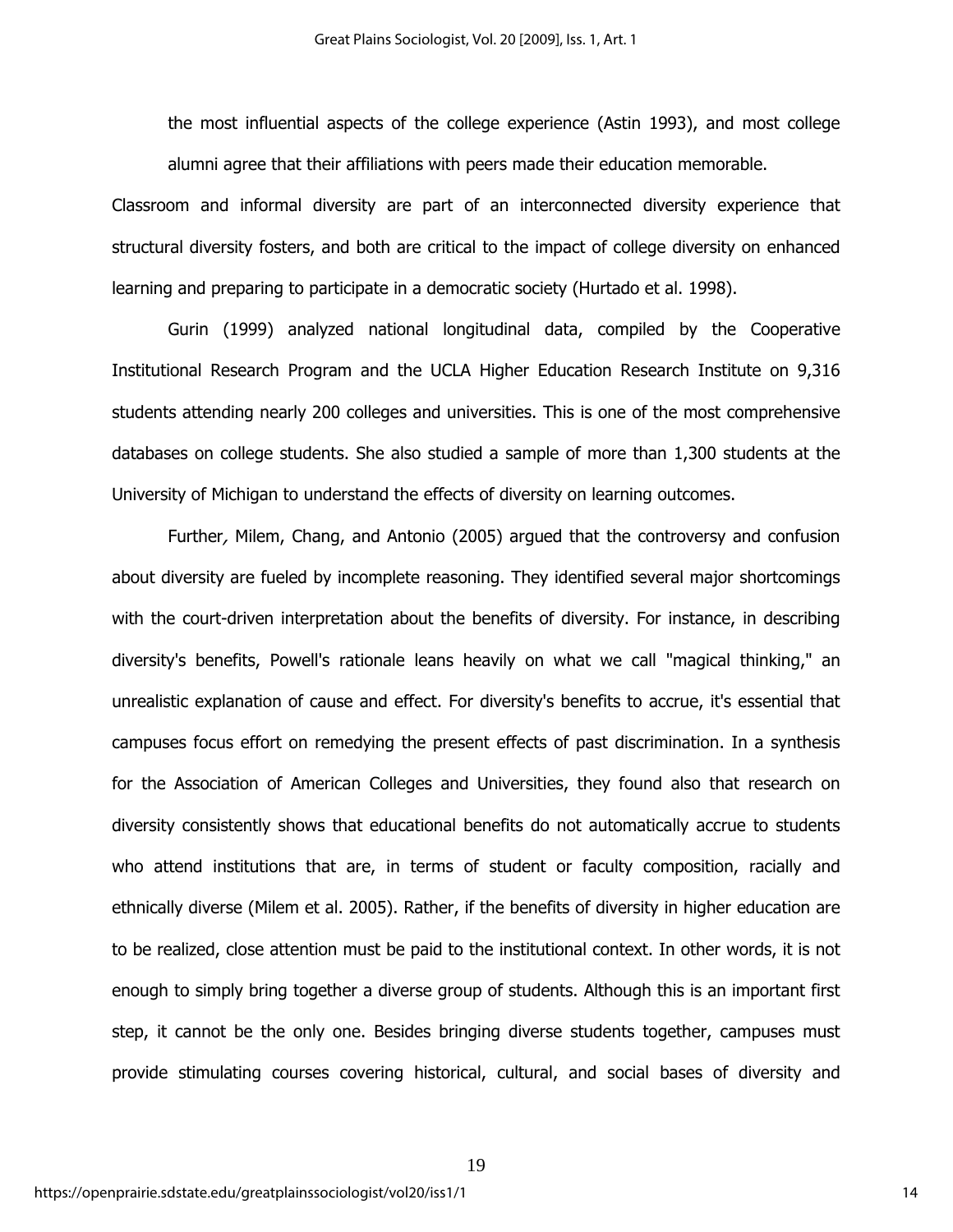community, and they must create additional opportunities and expectations for students to interact across racial and other social differences. Such intentional institutional efforts are critical because it is much easier and less risky for students to gravitate to people of the same racial or ethnic background. When students withdraw from the rich and complex social and learning opportunities offered by a diverse campus and settle into institutional spaces that are more homogenous, they are likely to miss out on the important benefits derived from diversity. Strengthening a college-going culture in the high schools, developing outreach, and recruitment programs are all critical in this endeavor.

Another study on diversity was conducted by sociologists at the University of Minnesota (Bell and Hartman 2007). They collected data from a telephone survey of more than 2,000 households across the country and nearly 150 hour-long interviews with adults from a wide range of backgrounds living in Atlanta, Boston, Los Angeles and Minneapolis/St. Paul. The study found a majority of Americans use "Diversity" to cover-up their true views about "race." Political philosopher Stephen Macedo (2000:3) sums it up well: "At its best, talk of diversity ... reminds us of the extent to which the promise of freedom and equality for all remains a work in progress: only partially realized, only partially understood."

#### HISTORY OF MULTICULTURALISM

The valuing of multiculturalism is ethically driven. The concern to create a more "culturally diverse" curriculum had roots in the intellectual and social movements. For example, the 1960s Civil Rights revolution was advanced by Black Power, La Raza, the American Indian Movement, and the women's liberation movement, each of which challenged the norms and effects of educational policy. The Supreme Court ruled in Brown v. Board of Education (1954) that "separate but equal" is unconstitutional in education. This decision led to the admission of large numbers of non-white students to public and some private schools. Teachers and school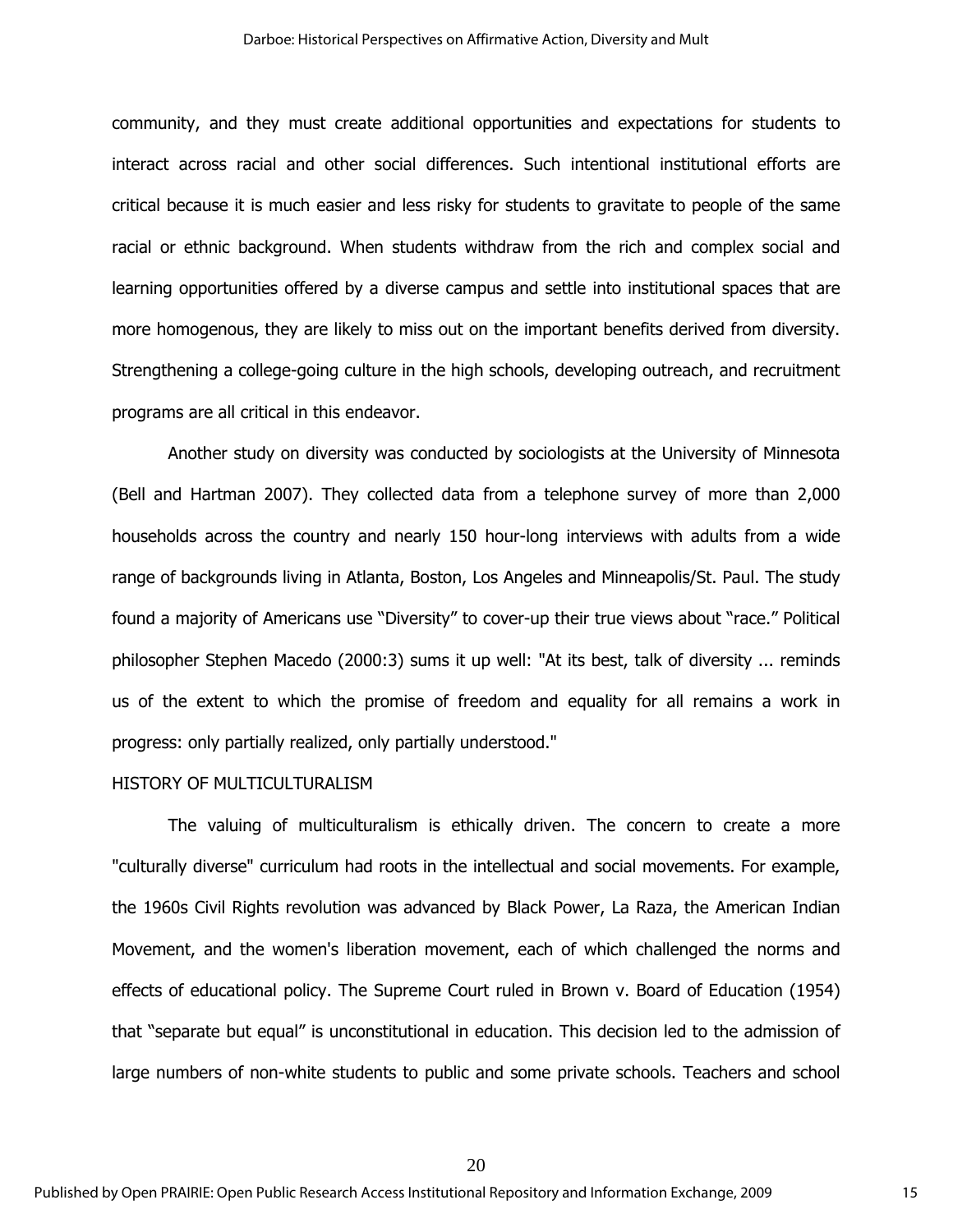administrators then faced a student body with very different faces. Glazer (1998) pointed out that multiculturalism arose from the failure of mainstream society to assimilate African Americans but willingly or not, "we are all multiculturalists now."

Multiculturalism can be understood from both an historical and a conceptual perspective. The historical perspective came into wide public use during the early 1980s in the context of public school curriculum reform. Specifically, the argument was made that the content of classes in history, literature, social studies, and other areas reflected what came to be called a "Eurocentric" bias reinforcing racist attitudes. Few if any women or people of color appeared prominently in the curriculums of schools in the United States. Conceptual perspective becomes a popular term as "race" lost much of its former credibility as a concept. "Culture" began to replace "race" as a term for distinguishing among distinct human groups (Jay 2002).

#### Challenges to Multiculturalism

The Latin phrase "e pluribus unum" (Out of many one) the American motto is challenged by multiculturalists, who want to glorify pluribus and belittle unum (union). Nativists are people who favor native-born citizens over immigrants, contend that today's immigrants cannot assimilate and multiculturalists say that they should not (Glazer 1998). Some multiculturalists consider the "melting pot" metaphor a cover for oppressive assimilation (Jay 2002). Therefore, the contemporary ideal is not assimilation but ethnicity. The multiculturalism movement seeks to preserve distinctly different ethnic, racial, or cultural communities without melting them into a common culture. Consistent with this is Horace Kallen's (1914) cultural pluralism, which states that members of every American ethnic group should be free to participate in all of the society's major institutions while simultaneously retaining or elaborating their own ethnic heritage (McLemore et al. 2004).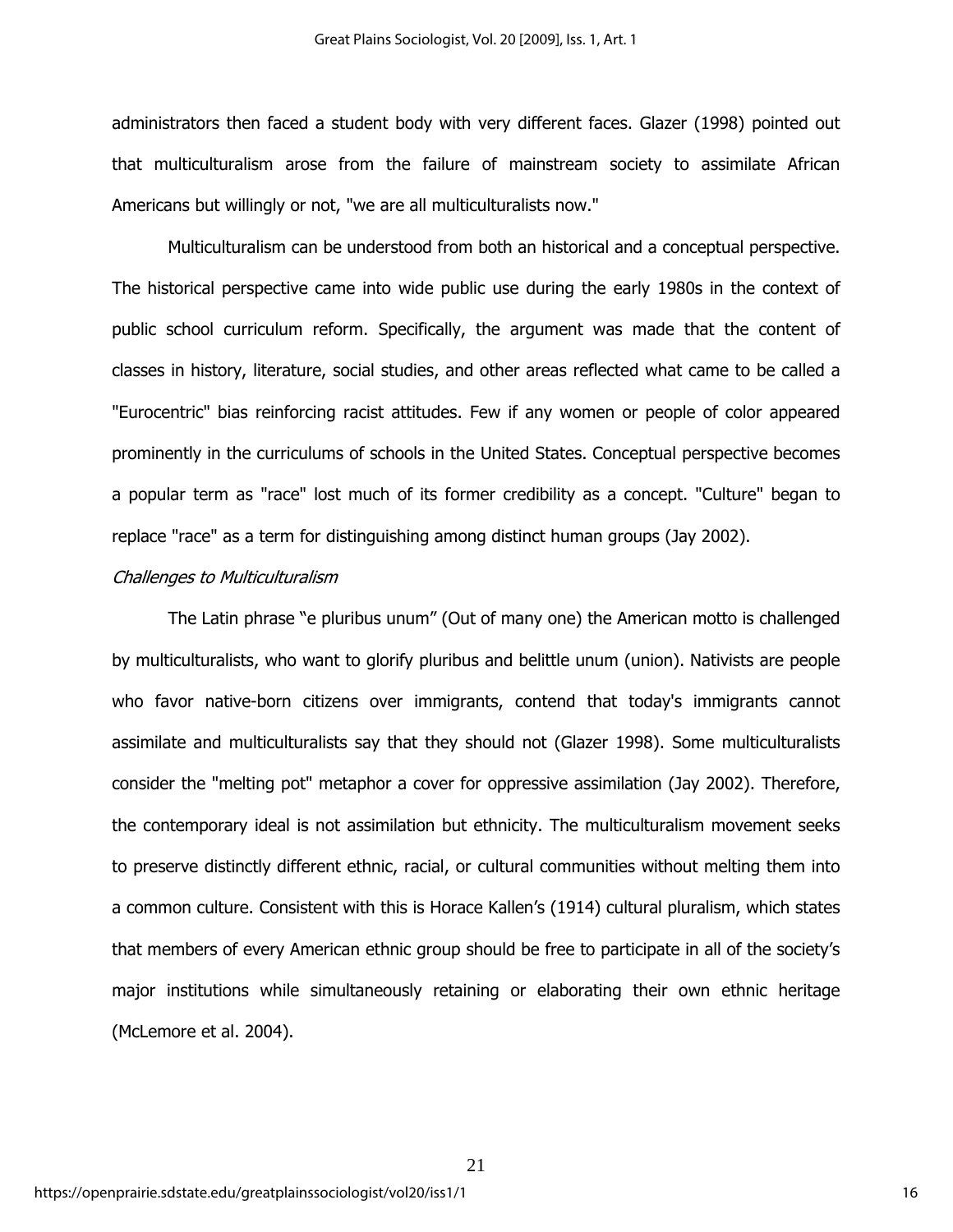Critics of multicultural education contend that identities based on race, ethnicity, gender, class, and other categorizations are antagonistic to the unity needed for democracy. Thorns of multiculturalism include immigration, language, culture and race (Parrillo 2005). For instance, continuing immigration fuels the debate about multiculturalism not just preserving ethnic heritage but also power struggle among groups. Following the tragic events of September 11, 2001, immigration from Arab and Muslim countries is adversely affected due to terrorism concerns. Immigrants speaking a language other than English, especially Spanish, have been a thorn in the side of Americans for more than 200 years. In 1750, Benjamin Franklin complained about the use of the German language. In 1798, George Washington wrote to John Adams opposing immigration, pointing out that new immigrants retain their languages (Parrillo 2005). Such concerns have reverberated down through the generations to the present day. Ethnic resiliency in culture, language, and religion is enhanced by the increasing size of each new immigrant group.

#### **CONCLUSION**

To further validate the veracity of claims made by those who support or oppose affirmative action, diversity, and multiculturalism, additional empirical study is needed. The changing demographics and the continuing potential for divisiveness will challenge our adaptability and ability to get along with each other. If we can, however, develop diversity and multicultural consciousness in ourselves, we will be much better prepared to meet these challenges and open our minds to many more people and opportunities. According to Takaki (2008), whatever happens, we can be certain that much of our society's future will be influenced by which "mirror" we choose to see ourselves in, for America does not belong to one race or one group.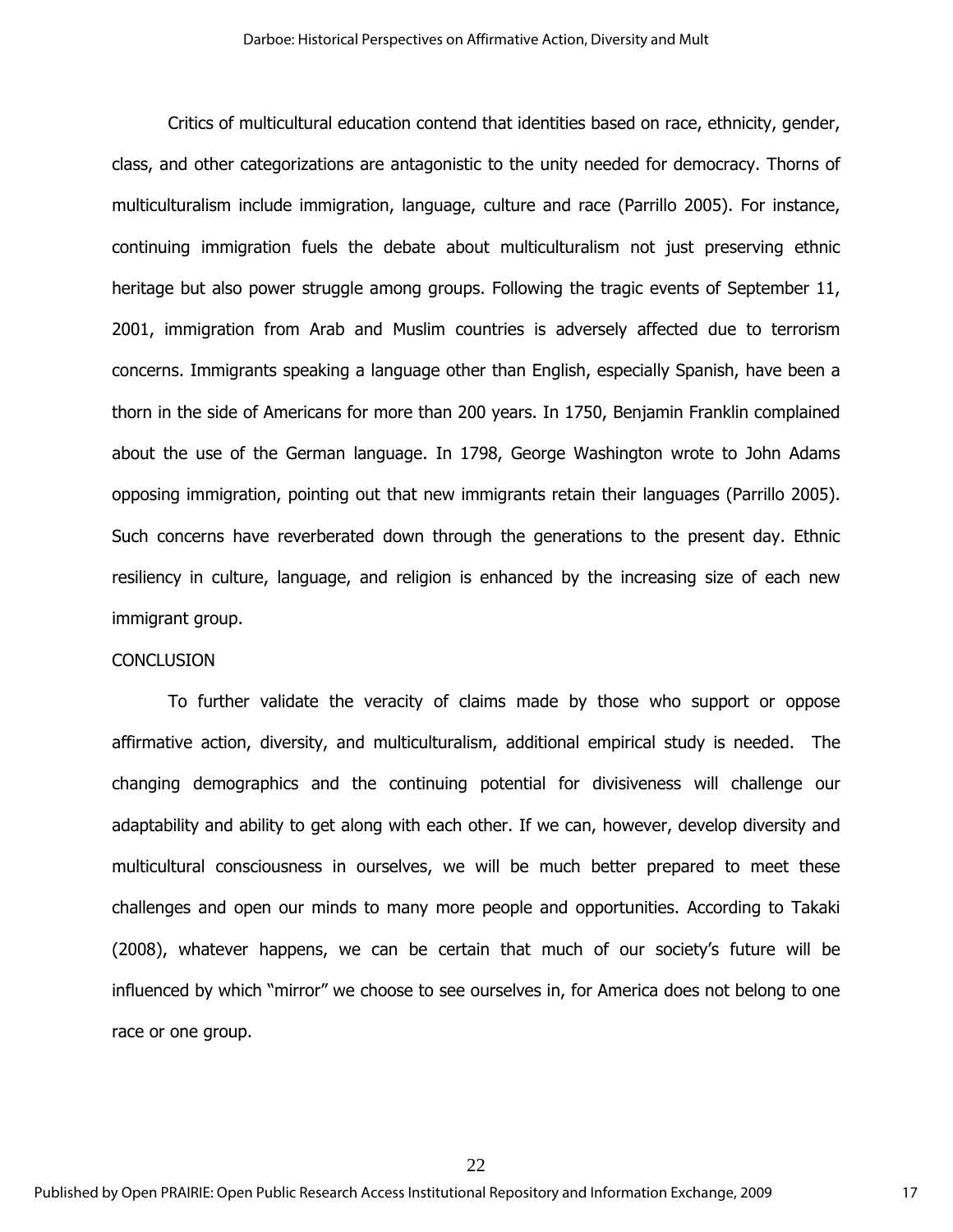#### REFERENCES

- American Psychological Association. 1999. How Affirmative Action Benefits America. Retrieved October 2009 (http://www.apa.org/pubinfo/HowAffirmActBenAmerica.pdf).
- Anderson, Elizabeth S. 2002. "Integration, Affirmative Action, and Strict Scrutiny." New York University Law Review 77:1195-1271.
- Astin, Alexander W. 1993. What Matters in College? Four Critical Years Revisited. San Francisco: Jossey-Bass.
- Bell, Joyce M. and Douglas Hartman. 2007. "Diversity in Everyday Discourse: The Ambiguities and Consequences of 'Happy Talk." American Sociological Review 72(6):895-914.
- Bowen, William G. and Derek Bok. 1998. The Shape of the River: Long-Term Consequences of Considering Race in College and University Admissions. Princeton, NJ: Princeton University Press.
- Brunner, Borgna. 2009. "Bakke and Beyond: A History and Timeline of Affirmative Action." Retrieved September 4, 2009 (http://www.infoplease.com/spot/affirmative1.html)
- Chang, Mitchell J. 2000. "Improving Campus Racial Dynamics: A Balancing Act among Competing Interests." Review of Higher Education 23:133-173.

City of Richmond v. J.A. Croson Co., 488 U.S. 469. 1989.

Connerly, Ward. 2002. *Creating Equal: My Fight against Race Preferences.* Encounter Books.

- Dierenfield, Bruce J. 2008. The Civil Rights Movement: Revised Edition. New York: Pearson Longman.
- Duster, Troy. 1992. The Diversity Project: Final Report. Institute for the Study of Social Change. Berkeley: University of California.

Eisaguirre, Lynne. 1999. Affirmative Action: A Reference Handbook. ABC-CLIO, Inc. Farmer, James. 1985. Lay Bare the Heart: An Autobiography of the Civil Rights Movement.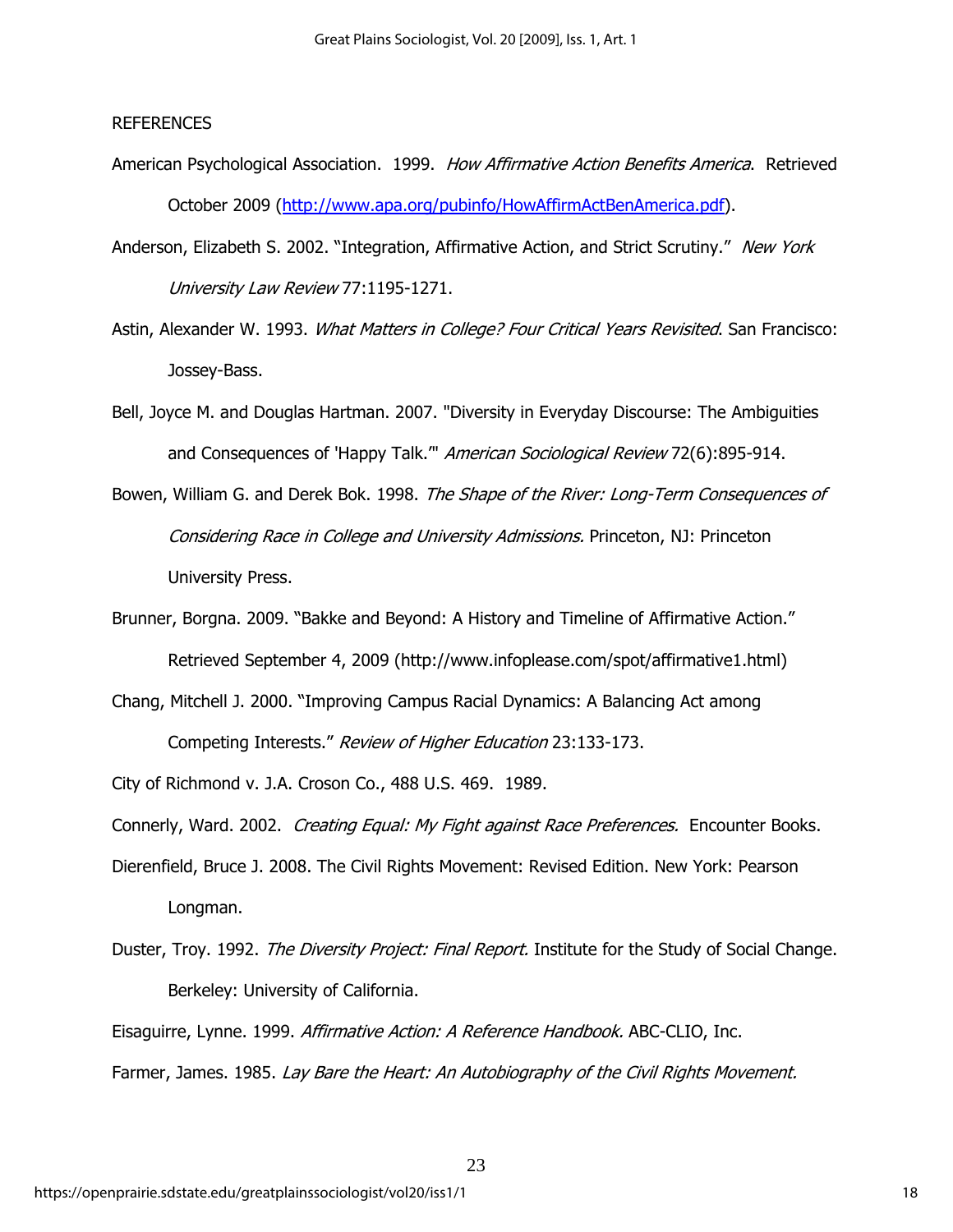New York: New American Library.

- Fineman, Howard and Tamara Lipper. 2003. "Spinning Race: Affirmative Action 25 Years Later." Newsweek, January 27, pp. 26-37.
- Glazer, Nathan. 1998. We Are All Multiculturalists Now. Cambridge, MA: Harvard University Press.

Grutter v. Bollinger 123 S. CT. 2325. 2003.

- Guernsey, Jo Ann Bren. 1997. Affirmative Action: A Problem or a Remedy? Minneapolis: Lerner Publications Co.
- Gurin, Patricia. 1999. "The Compelling Need for Diversity in Higher Education, Expert Testimony in Gratz et al. v. Bollinger et al." Michigan Journal of Race and Law 5:363-425.
- Hurtado, Sylvia, Jeffrey F. Milem, Alma R. Clayton-Pedersen, and Walter R. Allen. 1998. "Enhancing Campus Climates for Racial/Ethnic Diversity through Educational Policy and Practice." Review of Higher Education 21(3):279-302.

Jay, Gregory. 2002. "What is Multiculturalism?" Retrieved September 8, 2009

- (http://boe.ming.k12.wv.us/teachers/pdonline/multicultural/module\_3.pdf)
- Johnston, William B. and Arnold H. Packer. 1987. Workforce 2000: Work and Workers for the  $21<sup>st</sup>$  Century. Indianapolis, Indiana: Hudson Institute.
- Farmer, James. 1985. Lay Bare the Heart: An Autobiography of the Civil Rights Movement. New York: New American Library.
- Macedo, Stephen. 2000. Diversity and Distrust: Civic Education in a Multicultural Democracy. Cambridge, MA: Harvard University Press.

Marger, Martin. 2008. *Social Inequality: Patterns and Processes*, 4<sup>th</sup> ed. McGraw-Hill.

McLemore, Dale S., Harriet D. Romo, and Susan Gonzalez Baker. 2004. Racial and Ethnic Relations in America.  $7<sup>th</sup>$  ed. New York: Allyn and Bacon.